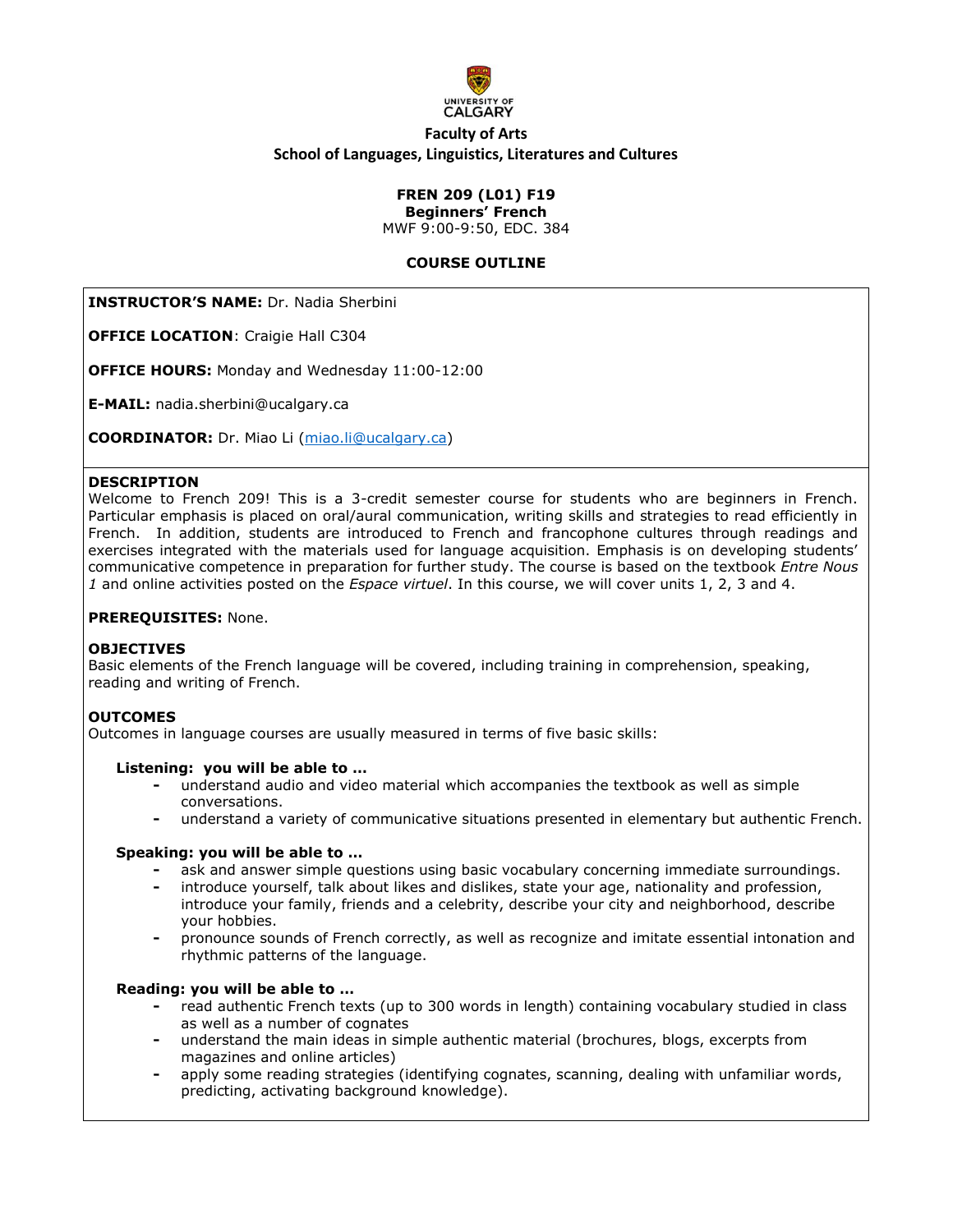

### **School of Languages, Linguistics, Literatures and Cultures**

#### **Writing: you will be able to …**

- **-** write simple texts (up to 200 words in length) and give information about yourself, your relatives and your friends, and to narrate events grounded in personal experience.
- **-** Write short compositions accurately using vocabulary, grammatical forms and structures introduced in the course, using the regular -*ER* verbs and some irregular verbs in present tense.

#### **Culture: you will be able to …**

- **-** differentiate between some sociolinguistic and pragmatic aspects of the language in particular the use of polite/familiar forms and basic formal/informal spoken and written speech patterns.
- **-** appreciate the similarities and the differences between Francophone cultures and your own culture, in terms of behaviour, attitudes and values in contexts such as the family, university studies, work, leisure, food and festivals.

### **DISTRIBUTION OF GRADES**

| Dictations $(2 \times 5\%)$                 | <br>10%       |
|---------------------------------------------|---------------|
| Compositions (2 x 10%)                      | <br>20%       |
| Tests $(2 \times 15\%)$                     | <br>30%       |
| Online quizzes (4 x 5%)                     | <br>20%       |
| <b>Oral Presentation (lab)</b>              | <br><b>5%</b> |
| <b>Active Participation (class and lab)</b> | <br><b>5%</b> |
| Passeport d'activités                       | <br>10%       |

**There is no final examination.**

#### **GRADING SCALE**

| $A+ = 100\% - 96\%$ | $B + = 85\% - 81\%$ | $C_{+}$ = 70%-67% | $D+ = 57\% - 54\%$         |
|---------------------|---------------------|-------------------|----------------------------|
| $A = 95\% - 91\%$   | $B = 80\% - 76\%$   | $C = 66\% - 62\%$ | $\mathbf{D} = 53\% - 50\%$ |
| $A - = 90\% - 86\%$ | $B - 75% - 71%$     | $C = 61\% - 58\%$ | $F = 0\% - 49\%$           |

**The official grading system (A=4, B=3, C=2, D=1) will be applied for the calculation of the final mark.**

#### **REQUIRED TEXTS**

*Entre nous 1+* Online Access Code Package, available at the U of C Bookstore

### **RECOMMENDED TEXTS**

Additional learning materials on vocabulary, grammar and pronunciation will be posted regularly on D2L.

#### **COURSE NOTES**

- 1. The information on the course outline posted on D2L and on the SLLLC website (https://slllc.ucalgary.ca/courses) is not binding and can change according to the needs of the class.
- 2. Instructions concerning assignments, activities, quizzes, tests and exams will be given in class. The student is responsible for following all such instructions. Absence is not an excuse for ignoring them.

#### 3. **Intellectual property:**

Generally speaking, course materials created by the instructor (including presentations and posted notes, assignments and exams) remain the intellectual property of the instructor. These materials may not be reproduced, redistributed or copied without the explicit consent of the instructor. The posting of course materials to third-party websites such as note-sharing sites without permission is prohibited. Sharing of extracts of these course materials with other students enrolled in the course may be allowed under fair dealing.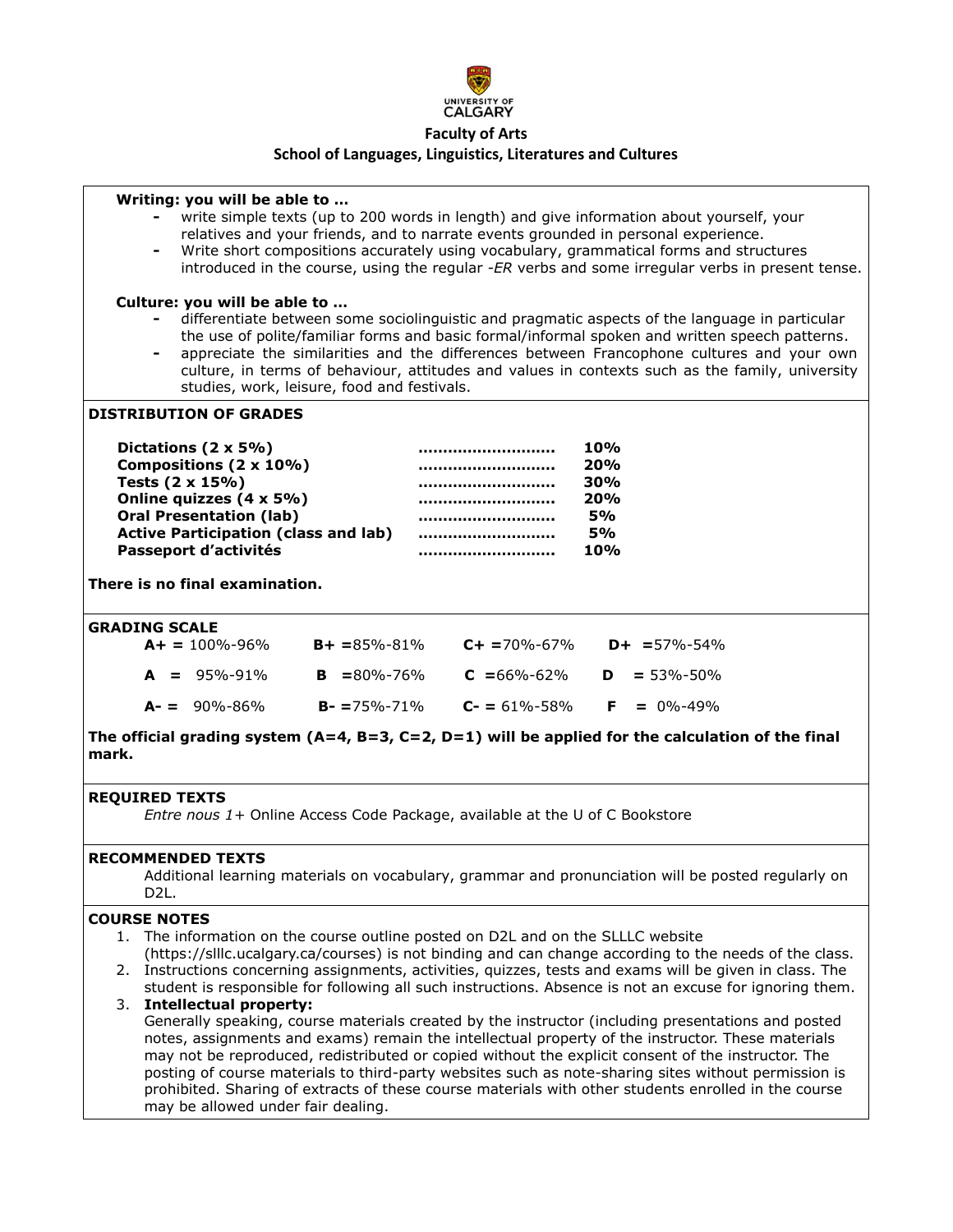

### **School of Languages, Linguistics, Literatures and Cultures**

### 4. **Classroom Etiquette:**

- Please refrain from any behavior that might disturb your classmates or hinder the proper delivery of the class.
- The classroom is a fragrance-free area, please do not use hand creams, lotions or disinfectants.
- **-** The use of phones is not allowed during class. You're welcome to use your computer for classroom activities.
- **-** Practicing a foreign language entails taking risks and allowing yourself to be vulnerable in front of other people. You are used to being able to speak at a much more sophisticated level in your native language, so working in French is not always easy. For this reason, it is essential to establish an atmosphere of mutual respect in the classroom. Please be attentive and listen not only to your instructor but also to your classmates when they speak.

#### 5. **Contacter le professeur :**  In person : during the office hours By email: Use her last name, only use the university email to communicate with your professor, clearly state the subject of the message and give, at least, 24 hours to receive a response during the week (from Monday to Friday).

- 6. To derive the utmost benefit of instruction, daily attendance is essential. Attending class is extremely beneficial to understand the textbook content written purely in French, to hear and speak French, to interact with others and to receive instant feedback from your instructor and your peers. The instructor should be informed of any reason for prolonged absence.
- 7. **Attendance:** A student who is absent from a test for legitimate reasons must discuss an alternative course of action with the instructor. The instructor at his or her own discretion may transfer the percentage weight for a test to another test. An instructor will either make this decision on the basis of verbal information provided by the student or require the evidence. Students can choose to submit the evidence they feel best represents their situation, either by providing a Physician / Counsellor statement form to confirm an absence for health reason, or a statutory declaration, which is available to them on campus at no cost. [Statutory declaration forms](https://www.ucalgary.ca/registrar/files/registrar/university-of-calgary-statutory-declaration-coursework-and-examinations.pdf) and locations of Commissioners for Oaths, who are required to sign statutory declarations, are available on [the Officer of the Registrar website.](https://www.ucalgary.ca/registrar/registration/appeals) Missed tests, assignments and examinations with no legitimate reason will be given a grade of F. The instructor will not prepare make-up tests or assignments.
- 8. There is no mid-term examination and no final examination but all tests are cumulative.
- 9. The "Passeport d'activités" consists of **5** communicative activities:
	- These activities are performed in the French Centre (Craigie Hall C 301, open Monday to Friday, 10.00AM-12.00PM and 1.00PM-3.00PM, Phone 220-6706).
	- You may go to the French Centre at any time, on any convenient day.
	- Each activity is approximately 5 minutes long and worth 2% of your final mark.
	- You may do these activities in any order.
	- **One** activity per visit.
	- **One** activity per week.
	- If you missed the first class, please pick-up your "Passeport d'activités" at the French Centre (Craigie Hall C301). Here is how to ask for a passport: "Je voudrais un passeport d'activités s'il vous plaît".
	- Please book a specific time in the booking binder "Réservation" found at the center.
	- If for any reason you need to cancel your passport appointment, you must send an email to: **[passport@ucalgary.ca.](mailto:passport@ucalgary.ca)**
	- Please give your "Passport" to your instructor on or before **Friday November 29th, 2019.** Activities:
	- "Free" activity *in French*: spend a minimum of 30 minutes in the French Centre doing an activity in French: homework, reading, participating in a French activity…, and have a monitor stamp your "Passeport d'activités".
	- Reading (*Lecture*): Prepare a 2-minute reading from the textbook (options are listed on D2L and in the Binder at the French Centre) and read it to a monitor.
	- Oral presentation 1: With a partner from your class or your lab, choose **ONE**dialogue from the list provided on D2L, under "Informations générales" -- "Dialogues". Memorize it and perform it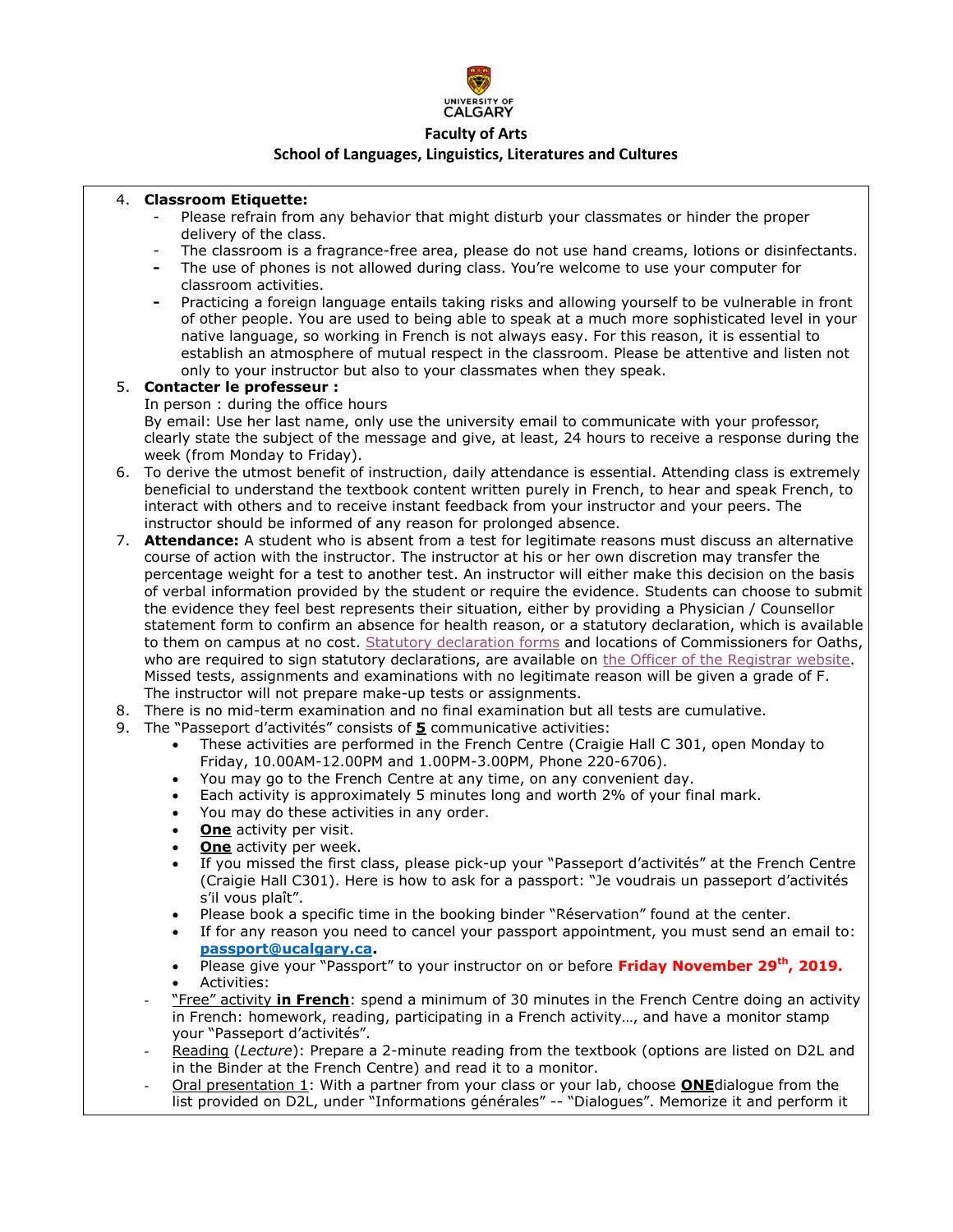

#### **School of Languages, Linguistics, Literatures and Cultures**

- to a monitor. Alternatively, you may choose to memorize a French poem or sing a French song, for any of these alternative choices, please have it approved by your instructor.
- Oral presentation 2: Practice your oral presentation (for the lab Instructor) in front a monitor.
- Communication: Choose 4 questions in the "Communication" binder in the French Centre, prepare the answers and present them to a monitor.
- 10. "Mini-immersion": A French immersion evening designed for Beginners of French will be offered in the French Centre (CHC 301) and will count for **TWO** "Passport" activities: "Communication" and "Free activity". Date will be posted in the French Centre. To register, please contact Madame Micheline Lee: [michlee@ucalgary.ca](mailto:michlee@ucalgary.ca) or 403-220-7226. Registration fee: \$20.00 for full-time UofC students (General public \$30.00)
- 11. Be on time for classes: Tests, dictations and compositions will start at the beginning of class and will not be repeated for latecomers.
- 12. Labs will start the week of **September 9-13th, 2019**. The labs are an integral part of this course. They are mandatory and attendance will be taken. Oral participation in the labs will be assessed for consideration of the final grade. An oral presentation will be required as an element of the laboratory work. The topic and the rubrics of the oral presentation are posted on D2L. Please bring your textbook to the lab. Written and comprehension exercises will be done in the lab on a regular basis.
- 13. Students are expected to **check the D2L page on a regular basis** for announcements, homework, assignments, marks and complementary learning materials.
- 14. Students are advised to read the excerpt on PLAGIARISM.
- 15. Grading Rubrics (dates of dictations, compositions and tests are posted in the tentative schedule)

#### **1) Dictations**

Dictations are spelling tests. Your instructor prepares a paragraph and reads it to you slowly so you can write every word and punctuation. There is no memorization necessary and there are no questions to answer at the end of the test. Dictations are designed to verify your understanding of sounds, words, phrases, grammar and syntax. When grading dictations, one mark is taken away for each of the following: spelling, verb agreement, adjective agreement, noun agreement, capital letters and all omissions. Dictations are approximately 100 words long. To prepare for dictations, follow your instructor's advice on the pages to review in the textbook, read chapter vocabulary aloud paying attention to accents and liaisons, spell each new noun with its article, and write down each verb with its conjugation. Each dictation is worth 5%.

### **2) Compositions**

Compositions are paragraph written on a specific topic given by your instructor. They can vary in length: 100 words to 200 words in French 209. Compositions are marked out of 100 points:  $\sim$  50 points are for content (respect of the given topic, appropriate length, creativity, avoidance of repetition, use of vocabulary seen in class) and  $\sim$  50 points are for proper language use (varied vocabulary, conjugations, punctuation, agreements, sentence structure, spelling, prepositions and avoidance of anglicisms). Each composition is worth 10%.

### **3) Oral presentation (in Lab)**

Oral presentations are designed to give you a chance to practice French orally. Topics are posted on D2L with the marking rubrics (content, grammar, syntax, varied vocabulary, pronunciation (including prosody, accentuation, rhythm and liaisons), speech delivery, props, creativity and effort). Your oral presentation will take place in the lab. You will do your oral presentation with a partner, but individual marks will be granted. No reading is allowed. Only index cards with key words may be used. A penalty of -25% will apply to all oral presentations read to the audience. Please print the rubrics posted on D2L and give them to your lab Instructor on the day of your presentation. The oral presentation is worth 5%. Please choose a date and a topic for your oral presentation **the second week of classes during your lab**. If you experience speech anxiety, you may choose to submit your presentation in the video form, same criteria mentioned above will be applied. Please talk to both your lecture and lab instructors by **September 20 th** for this arrangement.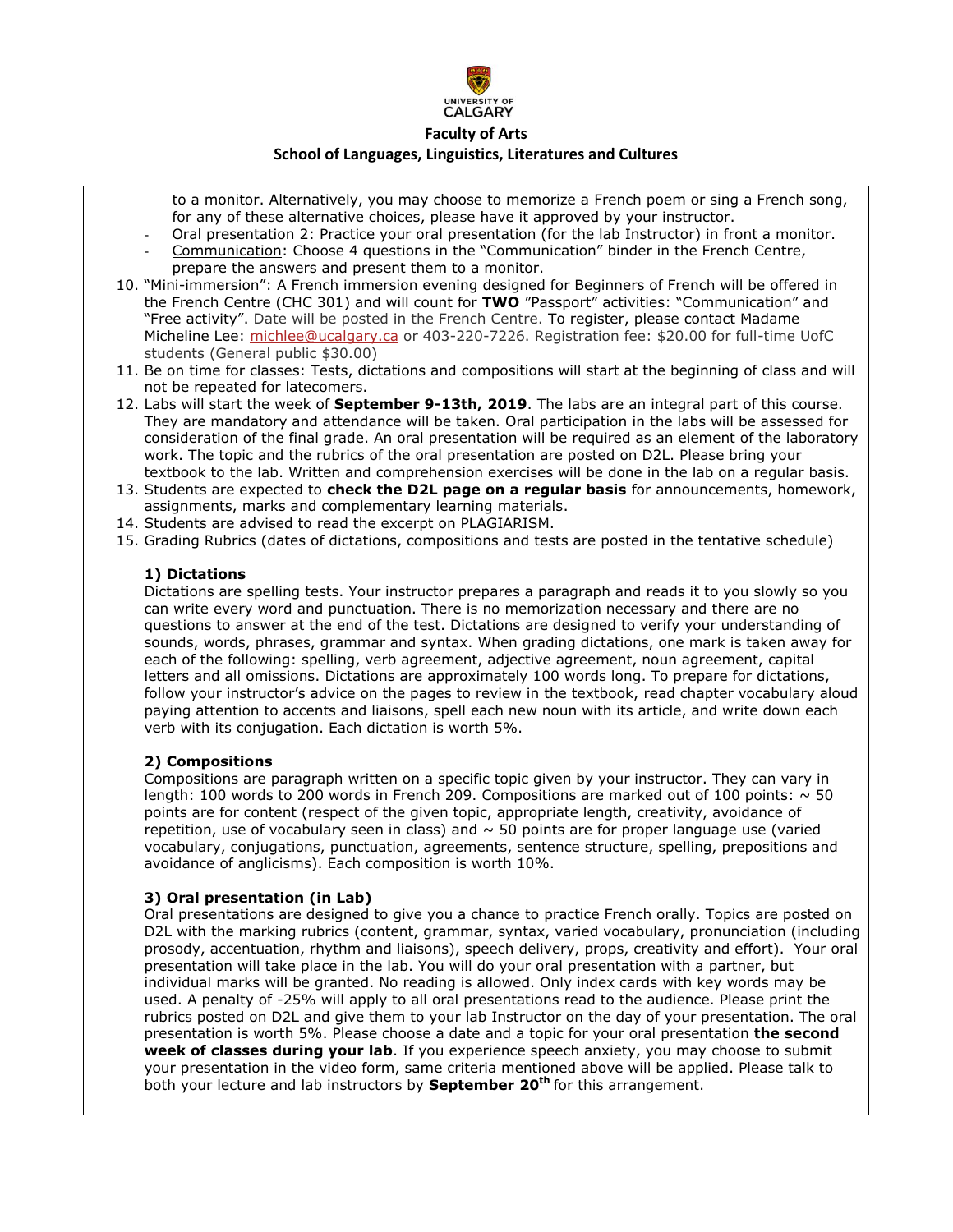

# **School of Languages, Linguistics, Literatures and Cultures**

### **4) Tests**

Tests are based on unit material and are divided into several sections. They may include listening comprehension, reading comprehension, composition, grammar questions, vocabulary questions and transformations. Each section is presented with detailed instructions as well as the mark value and the weight. A few days before each test, your Instructor will announce the format of the test in class. Each test is worth 15% of the final mark.

### **5) Online Quizzes**

There are four (4) online quizzes posted on D2L and available immediately and until **December 8th, 2019, 11:55PM**. Each quiz corresponds to one of the 4 units covered during the semester (*Entre Nous 1* Units 1, 2, 3 and 4) and consists of 80 self-correcting questions. Use your book, answer all questions and submit your quiz. Your grade will appear immediately but you will not see your answers. If you want to see your quizzes, make an appointment with your Instructor. To access the 4 quizzes, enter D2L French 209, click on "Assessments" --- "Quizzes" ---- "Start Quiz". You are allowed unlimited attempts for all 4 quizzes.

Your highest grade will count.

There is no time restriction to do the quizzes.

You will respond to 80 questions randomly drawn.

You may start the quiz, save all your responses, stop it and resume it later.

There are 3 kinds of questions: Fill in the Blanks, Multiple choice, and True/False.

You will need to access the *Espace Virtuel* to complete the "Comprehension" questions.

If your computer is not equipped with French accents and cedilla<sup>1</sup>, you will be able to cut and paste them from the top of the quiz page.

Precise spelling is required.

You will see all questions on the same page.

You may go back to any question and make changes until you submit your quiz.

First submission of **quiz 1** is due on **Friday Sept 27, 2019** at 11:55 PM.

First submission of **quiz 2** is due on **Friday Oct 18, 2019** at 11:55 PM.

- First submission of **quiz 3** is due on **Friday Nov 15, 2019** at 11:55 PM.
- First submission of **quiz 4** is due on **Sunday Dec 8, 2019** at 11:55 PM.

All 4 quizzes may be redone until **December 8, 2019, 11:55 PM**.

Submitting your quizzes on time is part of your participation mark.

### **6) Laboratory**

Active participation in lab and class is worth 5% of your final mark. Attendance is crucial. You need to come prepared for class and exercises must be done in advance. Grading rubrics for oral participation are posted on D2L.

16. How to enhance your French class?

- Go to the French Centre on a regular basis. The French Centre is a drop-in centre with French monitors hired to help you with your French. It is located in Craigie Hall C301 and is open Monday to Friday, 10.00AM to 3.00PM. The French Centre organizes all kinds of activities for students of French, please participate! You can borrow magazines, books and movies in French, eat your lunch, attend the "Café Croissant" the first Wednesday of each month, play a game in French or review material covered in class. This is a fun place to be. Go with a friend!
- Use the *Espace Virtuel* regularly to review vocabulary and do online exercises. Your code to access the *Espace Virtuel* is included in your *Entre Nous package.*

Use to following website for extra online exercises: [http://ucalgary.ca/repsit/exercices-de-](http://ucalgary.ca/repsit/exercices-de-langue/)langue/

 $\overline{\phantom{a}}$ 

<https://support.microsoft.com/en-ca/help/258824/how-to-change-your-keyboard-layout>

<https://www.wikihow.com/Change-the-Keyboard-Language-of-a-Mac>

 $<sup>1</sup>$  To add a French keyboard for PC and Mac:</sup>

[https://us.answers.acer.com/app/answers/detail/a\\_id/37408/~/windows-10%3A-changing-keyboard-layout](https://us.answers.acer.com/app/answers/detail/a_id/37408/~/windows-10%3A-changing-keyboard-layout)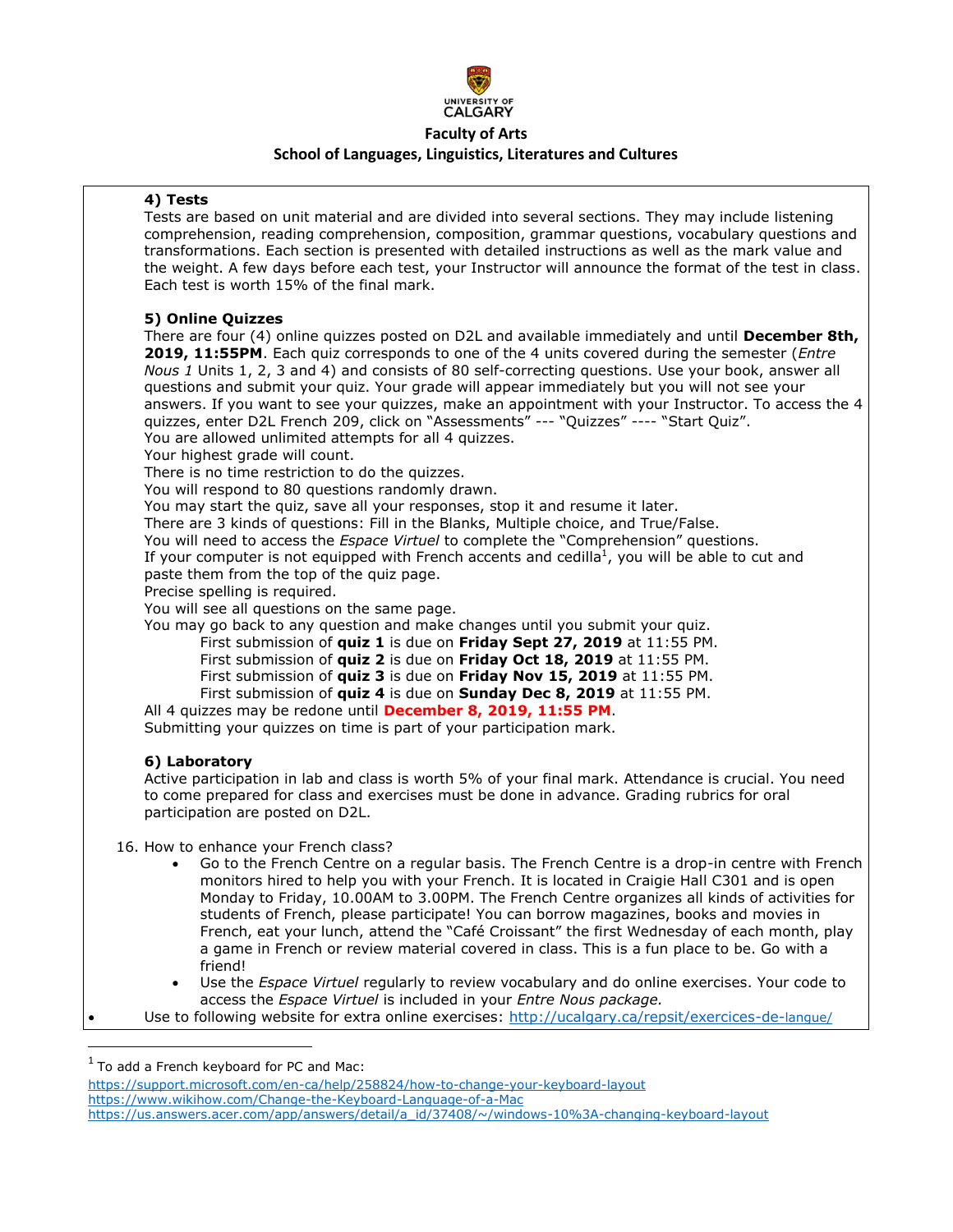

### **School of Languages, Linguistics, Literatures and Cultures**

### **ACADEMIC MISCONDUCT**

1. **Plagiarism** is a serious offence, the penalty for which is an F on the assignment and possibly also an F in the course, academic probation, or requirement to withdraw. Plagiarism exists when:

a) the work submitted or presented was done, in whole or in part, by an individual other than the one submitting or presenting the work (this includes having another impersonate the student or otherwise substituting the work of another for one's own in an examination or test);

b) parts of the work are taken from another source without reference to the original author;

c) the whole work (e.g., an essay) is copied from another source, and/or

d) a student submits or presents work in one course which has also been submitted in another course (although it may be completely original with that student) without the knowledge of or prior agreement of the instructor involved.

While it is recognized that scholarly work often involves reference to the ideas, data and conclusions of other scholars, intellectual honesty requires that such references be explicitly and clearly noted."

Plagiarism occurs not only when direct quotations are taken from a source without specific acknowledgement but also when original ideas or data from the source are not acknowledged. A bibliography is insufficient to establish which portions of the student's work are taken from external sources; footnotes or other recognized forms of citation must be used for this purpose.

2. **Cheating** at tests or examinations includes but is not limited to dishonest or attempted dishonest conduct such as speaking to other candidates or communicating with them under any circumstances whatsoever; bringing into the examination room any textbook, notebook, memorandum, other written material or mechanical or electronic device not authorized by the examiner; writing an examination or part of it, or consulting any person or materials outside the confines of the examination room without permission to do so, or leaving answer papers exposed to view, or persistent attempts to read other students' examination papers.

3. **Other academic misconduct** includes, but is not limited to, tampering or attempts to tamper with examination scripts, class work, grades and/or class records; failure to abide by directions by an instructor regarding the individuality of work handed in; the acquisition, attempted acquisition, possession, and/or distribution of examination materials or information not authorized by the instructor; the impersonation of another student in an examination or other class assignment; the falsification or fabrication of clinical or laboratory reports; the non-authorized tape recording of lectures.

4. Any student who voluntarily and consciously aids another student in the commission of one of these offences is also guilty of academic misconduct.

### **COPYRIGHT LEGISLATION**

All students are required to read the University of Calgary policy on Acceptable Use of Material Protected by Copyright [\(https://www.ucalgary.ca/policies/files/policies/acceptable-use-of-material-protected-by](https://www.ucalgary.ca/policies/files/policies/acceptable-use-of-material-protected-by-copyright.pdf)[copyright.pdf\)](https://www.ucalgary.ca/policies/files/policies/acceptable-use-of-material-protected-by-copyright.pdf) and requirements of the copyright act [\(https://laws-lois.justice.gc.ca/eng/acts/C-](https://laws-lois.justice.gc.ca/eng/acts/C-42/index.html)[42/index.html\)](https://laws-lois.justice.gc.ca/eng/acts/C-42/index.html) to ensure they are aware of the consequences of unauthorised sharing of course materials (including instructor notes, electronic versions of textbooks etc.). Students who use material protected by copyright in violation of this policy may be disciplined under the Non-Academic Misconduct Policy.

### **FREEDOM OF INFORMATION AND PRIVACY (FOIP) ACT**

Graded assignments will be retained by the Department for three months and subsequently sent for confidential shredding. Final examinations will be kept for one calendar year and subsequently sent for confidential shredding. Said material is exclusively available to the student and to the department staff requiring to examine it. Please see<https://www.ucalgary.ca/legalservices/foip> for complete information on the disclosure of personal records.

### **ACADEMIC ACCOMMODATIONS**

It is the student's responsibility to request academic accommodations according to the University policies and procedures listed below. The student accommodation policy can be found at: [https://www.ucalgary.ca/access/accommodations/policy.](https://www.ucalgary.ca/access/accommodations/policy)

Students needing an Accommodation because of a Disability or medical condition should communicate this